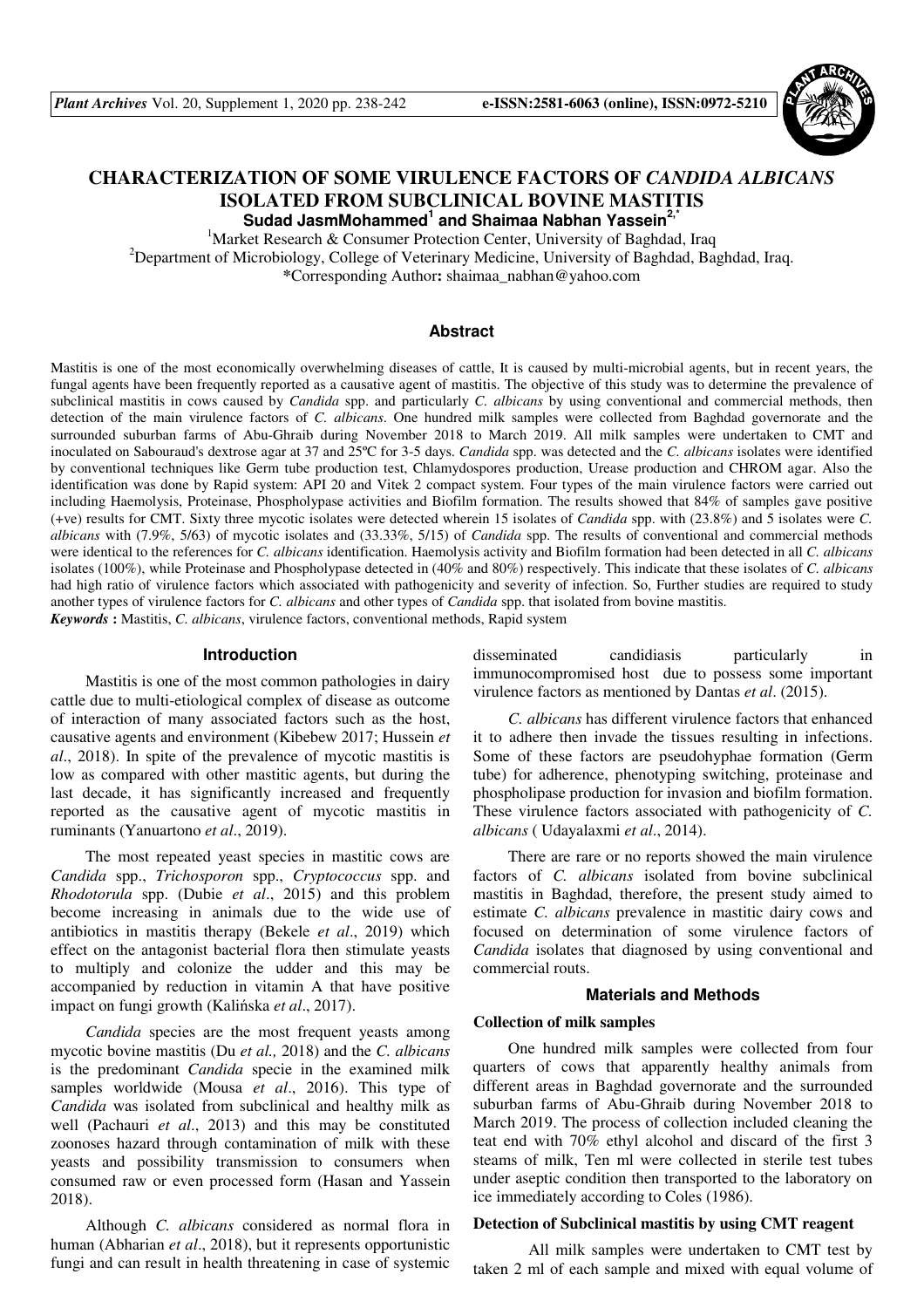CMT reagent in plastic paddle and shaking gently in horizontal plane. The reaction was scored within 10-15 sec. of mixing According to Coles (1986).

## **Isolation of** *C. albicans*

Each milk samples were inoculated on duplicate plates of Sabouraud's dextrose agar containing 0.05 mg/ml of chlorumphenicol at 37 and 25ºC for 3-5 days. Subculturing was performed to reach to the pure colonies then examined macroscopically and microscopically according to Washinton *et al.* (2006).

# **Conventional technique for identification of** *C. albicans*

This technique included Germ tube production test, Chlamydospores production by using Corn meal agar, Urease production and Identification by CHROM agar according to (Ellis 1994; Ghelardi *et al*., 2008; Deorukhkar *et al*., 2012; Deorukhkar and Saini 2014 and Neppelenbroek *et al*., 2014).

# **Identification of** *C. albicans* **by Rapid system: API 20 and Vitek 2 compact system**

The system of API 20 *Candida* includes panels and reagents. Each panel has cavities containing multi-reaction molded into the periphery of plastic tray with dehydrated reactants. This test was performed according to the instructions of the manufacturer company.

The Vitek 2 diagnostic method is depended upon detection of biochemical methods and newly developed substrates to confirm identification of the significant *Candida* spp. following protocols described by manufacturer. This system consists of 64 biochemical tests and the degree of accuracy may reach to the 98 % for yeast detection.

## **Detection of Virulence Factors of** *C. albicans*

*C. albicans* has many virulence factors, but the present study included detection for some of them which they were:

- **1. Heamolytic activity :** The isolates of *Candida* were cultured on the SDA and incubated at 37°C overnight. Yeast suspension was prepared equal to one McFarland turbidity then 10 µl was taken and spotted on SDA containing 7% human blood and 3% glucose. Each plates were incubated at 37°C for 48 hr. Any isolate reveal a clear zone of haemolysis around the colonies were considered as positive for haemolytic activity (Favero *et al*., 2011).
- **2. Phospholipase activity :** Yeast suspension was prepared equal to one McFarland turbidity (Approximately  $10<sup>8</sup>$ yeast cell/ ml) then 10 µl was inoculated into wells on the surface of Egg Yolk agar and incubated at 37°C for 48 hr. The diameter of the colonies and the diameter of the zone of opacity were measured (mm) according to (Mahmoudabadi *et al.,* 2010).

Phospholipase activity PZ= Diameter of colonies (mm)/Diameter of zone of opacity + colonies

**3. Protienase activity :** Ten microliter of yeast suspension was injected into the wells punched on the surface of Bovine Serum Albumin medium incubated at 37°C for 48 hr. The proteinase activity (Pz) was determined in terms of the ratio of the diameter of well to the diameter of the proteolytic zone and when Pz=1 mean no proteinase activity was detected while low Pz means

high production of the enzyme according to (Tsang *et al.,* 2007).

**4. Biofilm formation :** A loop full of yeast was cultured into tube containing 2ml of Brain Heart Infusion Broth (BHIB) medium with 0.25%glucose and incubated at 37°C for 24 hr. then all tubes were diluted at ratio of 1:20 by using fresh prepared BHIB, then 200 µl was placed into the sterile 96-well polystyrene microtiter plates which after that covered with lids and incubated at 37°C for 24 hr. This plate was rinsed twice with PBS then inverted to blot. One percent of crystal violet (200 µl) was added to each well with incubation for 15 min. The rinsing was repeated 3 times with PBS then 200 µl of ethanol : acetone mixture (80:20v/v) was added to each well. The OD was recorded by using ELISA reader at 450 nm for each well. This method was described by Melek *et al*. (2012) and the average of OD value was calculated according to Rodrigues *et al.* (2010).

# **Results and Discussion**

#### **California Mastitis Test**

The current study showed that from 100 milk samples, 84 samples gave positive (+ve) results for CMT in percent 84% and 16 (16%) samples demonstrated negative (-ve) results for CMT (Table 1).

The result of this study may discuss the badness of management and poor herd udder health due to shedding of pathogens which make this form more prevalent than clinical form by consideration as source of infection to other animals (Yassein and Khalaf, 2014).

#### **Percentage of Mycotic mastitis:**

Sixty three mycotic isolates were detected in the present study wherein 15 isolates returned to *Candida* spp. with (23.8%) and 5 isolates were *C. albicans* which constituted (7.9%, 5/63) of mycotic isolates with (33.33%, 5/15) of *Candida* spp. as shown in table (2).

According to the present study, the percentage of yeasts including subclinical mastitis increased in comparison to studies carried out by Sartori *et al*. (2014), Eldesoukey *et al*. (2016) and Kalinska *et al*. (2017). This investigation may be return to the season of the samples collection especially during winter and spring when the yeast isolation is abundant, this opinion is in line with Akdouche *et al*. (2014). In addition, there were previous studied showed the *Candida* spp. are the most common pathogens responsible for mycotic bovine mastitis causing impacts ranging from reduction in milk production to disagalactia as reported by (Sukumar and James 2012; Stanojevic and Krnjajic 2018).

## **Identification of** *C. albicans* **by conventional methods**

After isolation of *C. albicans* from 5 milk samples of subclinical bovine mastitis and studying the features of this yeast macroscopically which represented by production creamy, smooth, pasty and convex colonies for 2-3 days post inoculation on Sabouraud dextrose agar at 37˚C that may become wrinkled with long incubation period. While microscopical examination revealed presence of pseudohyphae with cluster of budding cells by using Lactophenol Cotton Blue stain and when these isolates stained with Gram stain, they showed Gram positive large yeast cells, these morphological features may indicate that these isolates were *C. albicans* . Then to confirm the results,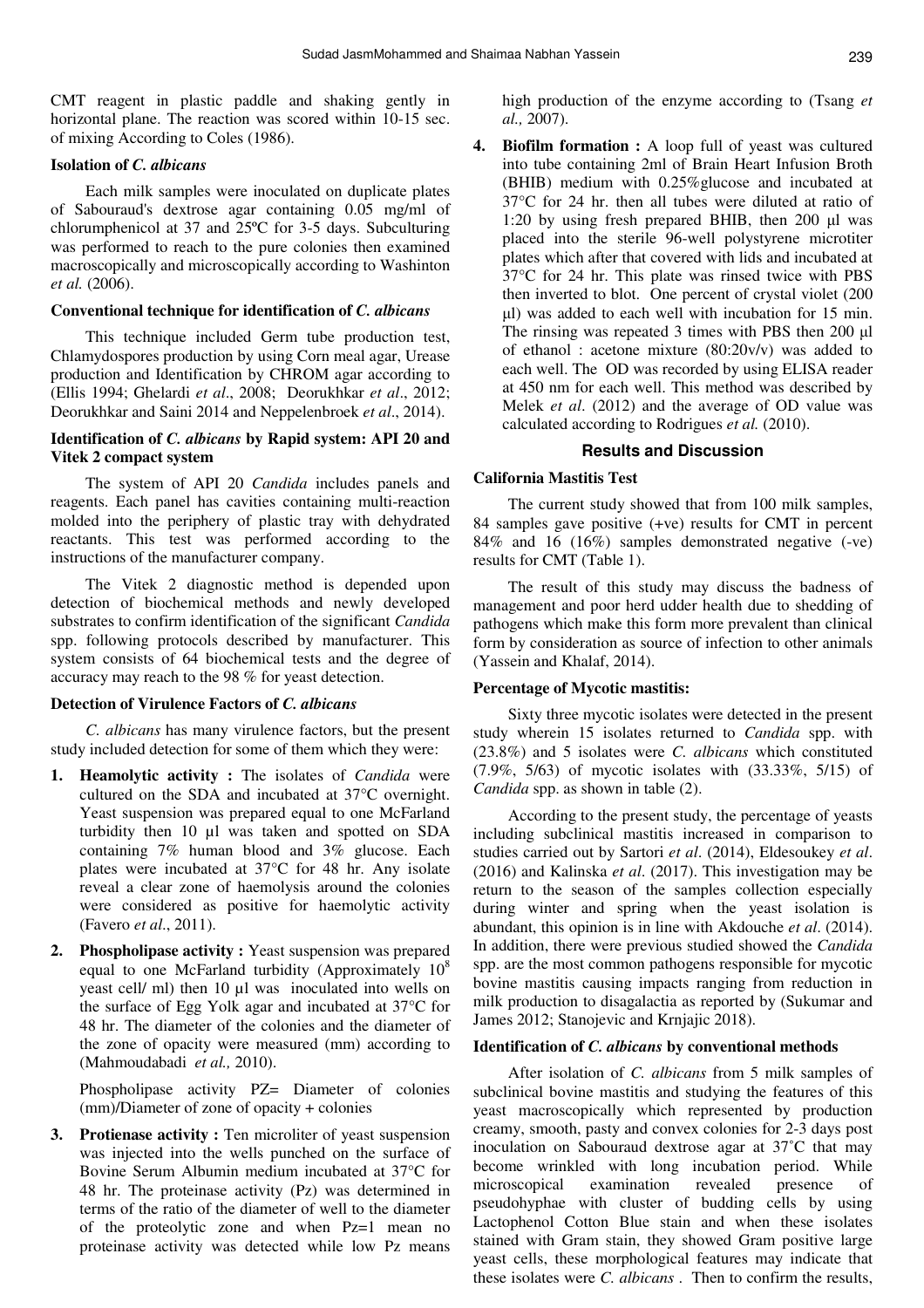all these isolates were cultured on selective media such as Corn Meal Agar that also known as Dalmau plate method to enhancement of blastoconidia and chlamydospore formation.

Germ tube test which is called Reynolds- Braude phenomenon gave positive result for these isolates that may be considered as the main test for identification of *C. albicans* and in most laboratories when the result of this exam is positive, there are no need to further tests to identify *C. albicans.* 

There was another selective and deferential media that used for detection *Candida* spp. which it is CHROMagar *Candida* system that depending on color alteration of the colonies of these yeasts. In this study, the *C. albicans* produced leaf-green colored colonies as in figure (1).

On the other hand, there was no changing in the color of Urease test when inoculated with *C. albicans* isolates and the test remained in yellow color (Table 3).



**Fig. 1 :** Morphology of *C. albicans* on CHROMagar shows leafgreen colored colonies

Many studies that carried out in College of Veterinary Medicine in Baghdad aimed to isolate bacterial as causative agents of mastitis and could be isolated *Candida* spp. by the way, but there are no specific research dealing with isolation of *Candida albicans* from subclinical mastitis in cows with investigation the most virulence factors of this yeast, therefore, In the current study, the *C. albicans* that constituted 33.33% of *Candida* spp. were identified by conventional methods. All the results of conventional methods were identical with the findings of Deorukhkar and Saini (2014) that performed to identify *Candida* spp. although these methods are exhausting of time, less accuracy and misdiagnosis may be occurred.

## **Result of Rapid commercial Kit based system**

All five isolates that identified as positive with the biochemical tests were subjected to API 20 and Vitek 2 system to confirm the diagnosis of these tests. The results of API 20 *Candida* were recorded and compared with standard of the manufacturer as shown in figure (2).



**Fig. 2:** API 20 System results for *C. albicans*

Final identification for the isolates was performed with Vitek 2 compact system, the results were compared to the database of reaction for each taxon, and a numerical probability calculation was done depending on 64 biochemical tests (BioMerieux, USA). The five isolates of *C. albicans* were identified as positive isolates with the probability of the positive results of vitek 2 system were between 93- 97%.

These results demonstrated coincidence with routine methods as focused by Posteraro *et al*. (2015). Karbicak *et al*. (2016) evaluated of common commercial systems for identification of yeast isolates in microbiology laboratories. Moreover, Deorukhkar and Roushani (2018) mentioned the accurate identification of infected strain of *Candida* is essential for selection of appropriate prophylactic and therapeutic antifungal drugs, Although commercial systems are rapid and high cost, conventional techniques remain the of species identification of *Candida* isolates in most clinical microbiology laboratories.

#### **Results of Virulence factors**

The present study showed that all *C. albicans* isolates had haemolytic activity with (100%) when grown on SDA with blood. While the Phospholipase activity was determined in 40% (2/5) of *C. albicans* isolates as shown in table (4). This study got mean of Pz value was 0.59 among the isolates that produced phospholipase. In concerning of proteinase activity, the results revealed that 80% (4/5) of isolates had activity for protein hydrolysis and the mean of Pz value was 0.58 as shown in table (5). Additionaly, The biofilm was formed in all isolates of *C. albicans* with (100%) but classified into weak, moderate and strong (Table 6, Figure 3).



**Fig. 3:** Illustrate the comparison between virulence factors among isolated *C. albicans*.

This study included four main types of virulence factors that retuned to *C. albicans* and suggested that the ability of this yeast to produce these factors may be a reflection of the pathogenic potential of the isolates.

The severity of infection is correlated with the virulence factors of pathogen which responsible for site and stage of infection, type of infection and the nature of the host response. Once the contact is occurred, enzymes enhance the adherence by damaging cell membranes and releasing the extracellular proteins, then permitting the *C. albicans* to enter the host causing infection as explained by Lahkar *et al*. (2017).

The investigations of the present study showed that all *C. albicans* isolates produced beta haemolysis on SDA containing blood human with (100%). This may indicate that these isolates need to source of iron which obtained it from haemoglobin for growth. This fact was pointed by Favero *et*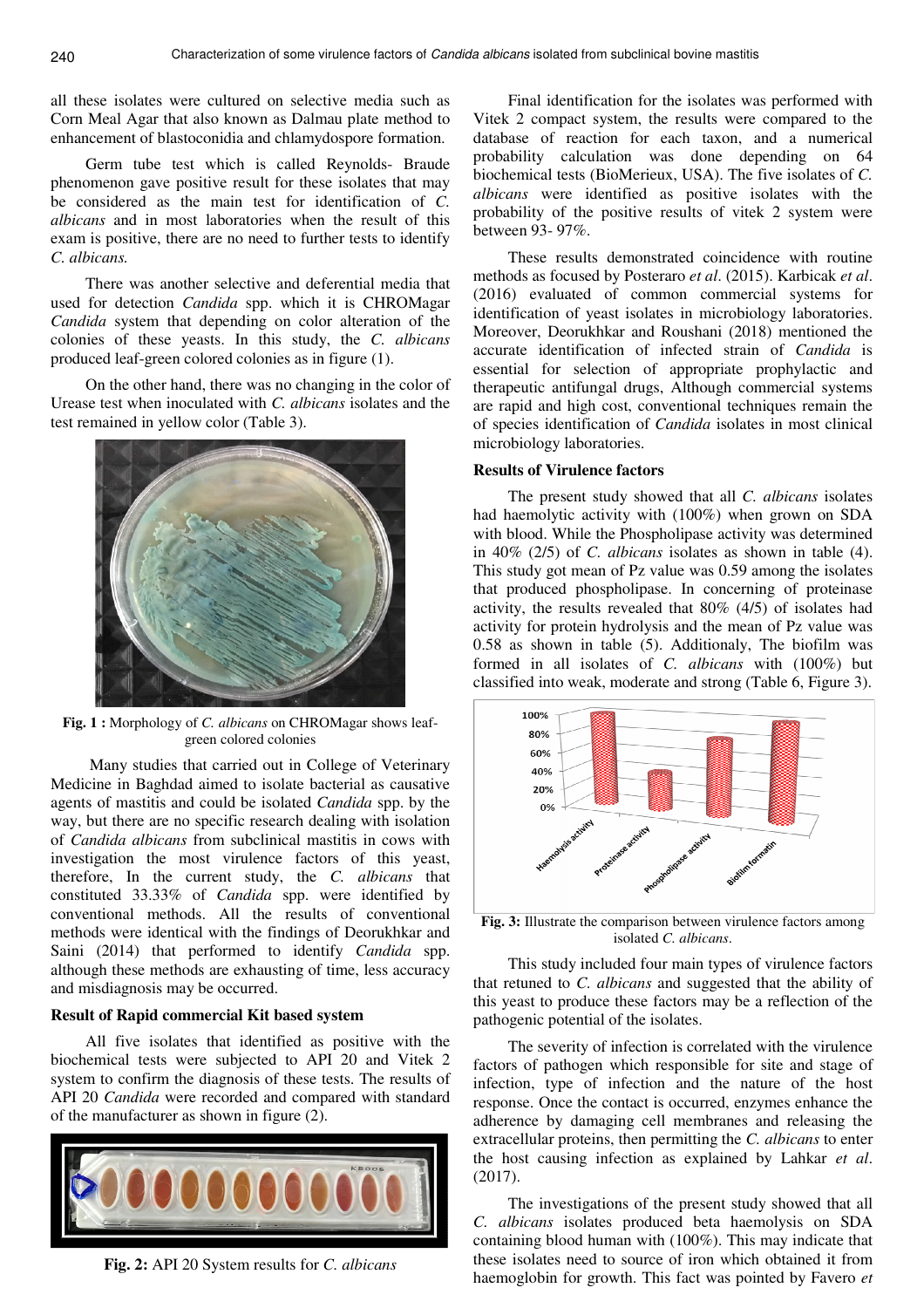*al*. (2011). The percent of this study was near to the results of Udayalaxmi *et al*. (2014) when found that *C. albicans*  isolated from genitourinary tract produced haemolysis activity with 97.5%.

Also, Eighty percent of *C. albicans* isolates had proteinase activity. This high ratio responsible for induction of damage in the surface proteins like albumin and keratin then degrades the protective IgA and facilitates the tissue invasion. Other study was performed by Lahkar *et al.* (2017) recorded similar percent (81.1%) of *C. albicans* isolated from oropharyngeal samples in HIV- infected patients.

Whereas the *C. albicans* isolates demonstrated (40%) phospholipase enzymes activity which correlated with the cell membrane damage, adhesion and penetration which constitute the major mechanism sharing to fungal virulence as mentioned by Mohandas and Ballal (2011)

Many researches were performed to detect the capacity of *Candida* spp. for biofilm production in cases of chronic periodontitis (Machado *et al*., 2011), from urine and vaginal samples (Udayalaxmi *et al*., 2014), from HIV- infected patients (Lahkar *et al*., 2017) and from Peritoneal, Pleural and cerebral spinal fluids (Schin *et al*., 2014). All these studies were performed on samples of human patients, while in case of mastitic animals there are rare or even no information of the capacity of *Candida* spp. producer biofilm as the one main of virulence factor to study the pathogenicity of *Candida* spp. in udder.

Biofilms are represented microbial communities which are attached and elevated in a matrix of exopolymeric materials and considered as pointer for development of the infection. The current study showed all isolates of *C. albicans* had the ability to produce Biofilm (100%) which play a pivotal role in pathogenicity of candidiasis through evading host immune system, resisting antifungal therapy and withstanding the competitive pressure from other pathogens as mentioned by Lahkar *et al*. (2017).

## **Conclusion**

The present research found that the mastitis remains warranting serious attention for its control and preventions due to considered as most economically overwhelming disease, and the *C. albicans* that isolated from subclinical bovine mastitis constituted 33.33% of all *Candida* spp. isolates and revealed high ratio of virulence factors that associated with the pathogenicity and severity of infection, So, Further studies are required to study another types of virulence factors for *C. albicans* and other types of *Candida*  spp. that isolated from bovine mastitis.

#### **References**

- Abharian, P.H.; Dehghan, P. and Tollouei, S. (2018). Molecular characterization of *Candida dubliniensis* and *Candida albicans* in the oral cavity of drug abusers using duplex polymerase chain reaction. Curr. Med. Mycol., 4(1):12-17.
- Akdouche, L.; Aissi, M.; Zenia, S. and Saadi, A. (2014). Importance of Yeasts in the Mammary Infection of the Cattle in the Region of Sidi M'Hamed Ben Ali, Wilaya of Relizane, Algeria. J Vet Sci Technol., 5(2): 172.
- Alwan, M.J. and Aziz, M.M. (2012). Isolation and identification of Candida species from urogenital tract infections of women in Baghdad city. The Iraqi Journal

of Veterinary Medicin. Proceeding of the Eleventh Veterinary S cientific Conference, 115-119.

- Bekele, T.; Lakew, M.; Terefe, G.; Koran, T.; Olani, A.; Yimesgen, L.; Tamiru, M. and T. Demissie (2019). Study on bovine mastitis with isolation of bacterial and fungal causal agents and assessing antimicrobial resistance patterns of isolated *Staphylococcus* species in and around Sebeta town, Ethiopia. African Journal of Microbiology Research. 13(1): 23-32.
- Coles, E.H. (1986). Veterinary Clinical Pathology, 4<sup>th</sup> Ed. P:345. W.B. Saunders Company, London.
- Dantas, A.S.; Day, A.; Ikeh, M.; Kos, I.; Achan, B. and Quinn, J. (2015). Oxidative Stress Responses in the Human Fungal Pathogen, *Candida albicans*. Biomolecules 5: 142-165.
- Deorukhkar, S.C. and Saini, S. (2014). Laboratory approach for diagnosis of candidiasis through ages. Int.J.Curr.Microbiol. App.Sci, 3(1): 206-218.
- Deorukhkar, S.C. and Roushani, S. (2018). Identification of Candida Species: Conventional Methods in the Era of Molecular Diagnosis. Ann Microbiol Immunol, 1(1): 1002-1008.
- Deorukhkar, S.; Saini, S. and Jadhav, P. (2012). Evaluation of different media for germ tube production of *Candida albicans* and *Candida dubliniensis.* International Journal of Biomedical and Advance Research. 3: 704- 707.
- Du, J.; Wang, X.; Luo, H.; Wang, Y.; Liu, X. and Zhou, X. (2018). Epidemiological investigation of non-albicans Candida species recovered from mycotic mastitis of cows in Yinchuan, Ningxia of China. BMC Veterinary Research, 14: 251-260.
- Dubiea, T.; Sisayb, T.; Gebrua, M. and Muktar, Y. (2015). An Insight Review on the Role of Fungi in Mastitis of Dairy Animals and Its Economical Importance. The Journal of Veterinary Science. Photon, 116: 440-445.
- Eldesoukey, I.; Mohamed, N.; Khalaf, D.; Salama, A.; Elsify, A.; Ombarak, R.; El-Ballal, S.; Effat, M. and Al-Shabrawy, M. (2016). Candida Mastitis in Dairy Cattle with Molecular Detection of *Candida albicans*. Kafkas Univ Vet Fak Derg, 22(3): 461-464.
- Ellis, D.H. (1994). Clinical mycology: The human opportunistic mycoses. 3rd ed. PF Zor New York, 571- 593.
- Favero, D.; França, E.J.; Furlaneto-Maia, L.; Quesada, R.M. and Furlaneto, M.C. (2011). Production of haemolytic factor by clinical isolates of *Candida* tropicalis. Mycoses, 54: 816-20.
- Hasan, K.A.M. and Yassein, SH.N. (2018). Prevalence and type of fungi in milk from goats with sub clinical mastitis. Online Journal of Veterinary Research. 22(8): 669-674.
- Hussein, H.A.; Abd El-Razik, K.A.; Gomaa, A.M.; Elbayoumy, M.K.; Abdelrahman, K.A. and Hosein, H.I. (2018). Milk amyloid A as a biomarker for diagnosis of subclinical mastitis in cattle, Vet World. 11(1): 34-41.
- Kabir, H.; Ershaduzzaman, N.H.; Mahmud, M.; Islam, M.S.; Karim, R.; Rahman, S. and Ali, Y. (2017). Prevalence and molecular detection of the causal agents of subclinical mastitis in dairy cows in Sirajganj and Pabna districts, Bangladesh. J. Adv. Vet. Anim. Res., 4(4): 378-384.